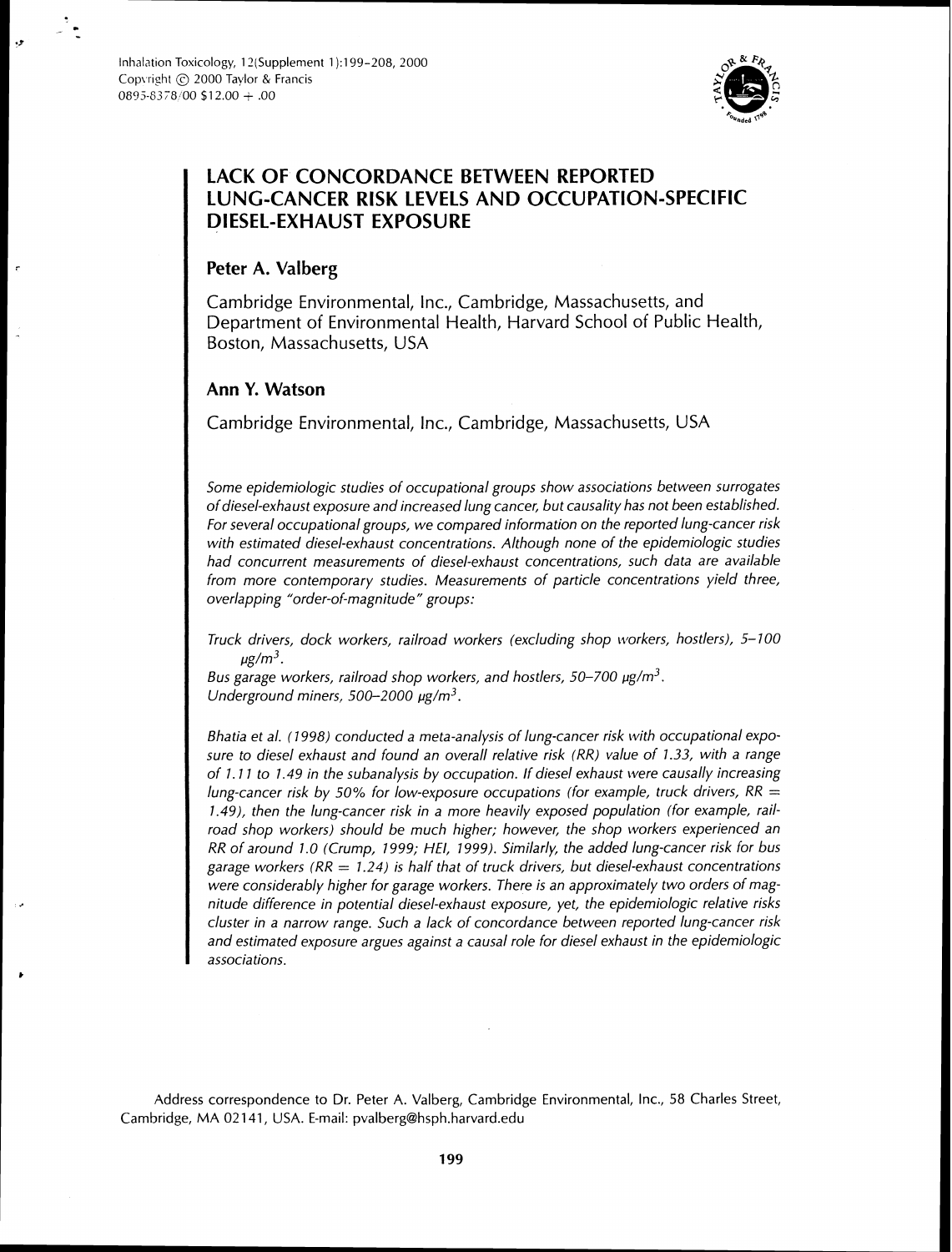ŀ.

The health effects from diesel-engine exhaust have been debated for nearly two decades. Initial concerns were based on the fact that diesel-exhaust particles contain organic compounds, some of which cause mutations in shortterm, single-cell assays. In the 1980s and early 1990s, the tumorigenic potential of diesel exhaust was evaluated in long-term, animal assays. In these studies, animals inhaled high concentrations of diesel-engine exhaust over their lifetimes. Rats, and only rats, developed lung tumors; moreover, rats developed lung tumors when exposed to high concentrations of any number of different types of insoluble particles (reviewed by Busby & Newberne, 1995; Watson & Valberg, 1996; International Life Sciences Institute, 1999). There is a growing consensus that lung tumors observed in rats exposed to high concentrations of particles are due to impaired lung clearance of insoluble particles with subsequent lung inflammation and lung-cell hyperplasia. In contrast to high-dose exposures, there has been some concern that at low-dose exposures, diesel exhaust could be tumorigenic in rats via genotoxic mechanisms. However, meta-analysis of low-dose exposed rats (Valberg & Crouch, 1999) indicates that particle-bound organic compounds do not exert an independent tumorigenic effect.

Some epidemiologic studies of occupational groups show associations between surrogates of diesel-exhaust exposure and increased lung cancer, but causality has not been established. Whether this risk is causally associated with a worker's actual diesel exhaust exposure is not known. Causality would be supported by finding that reported lung-cancer risk increased with increasing potential for diesel-exhaust exposure. Thus, one can ask the question: Is there an exposure/response relationship across occupations between diesel-exhaust exposure and lung-cancer risk?

## **METHODS OF ANALYSIS**

We compiled information on the reported lung-cancer risk and on the estimated diesel-exhaust concentrations for various occupations.

## **Lung-Cancer Risk**

For meta-analysis results, we utilized Bhatia et al. (1 998). For risk estimates from individual studies, we relied on the reviews by Bhatia et al. (1998), Cohen and Higgins (1995), California Environmental Protection Agency (CalEPA) (1997), Crump (1999), and the Health Effects Institute (HEI) (1999). In those studies with subanalyses by age and/or duration of employment, the risk values for the highest category were usually given by the reviewers. For our analysis, we excluded studies published before 1980 and those studies in which diesel-exhaust exposure was ambiguous (for example, mixed or obscure job categories). Otherwise, we did not screen the studies for overall quality. Risk estimates were available for bus garage workers, dock workers, heavy equipment operators, railroad workers, truck drivers, and underground miners. For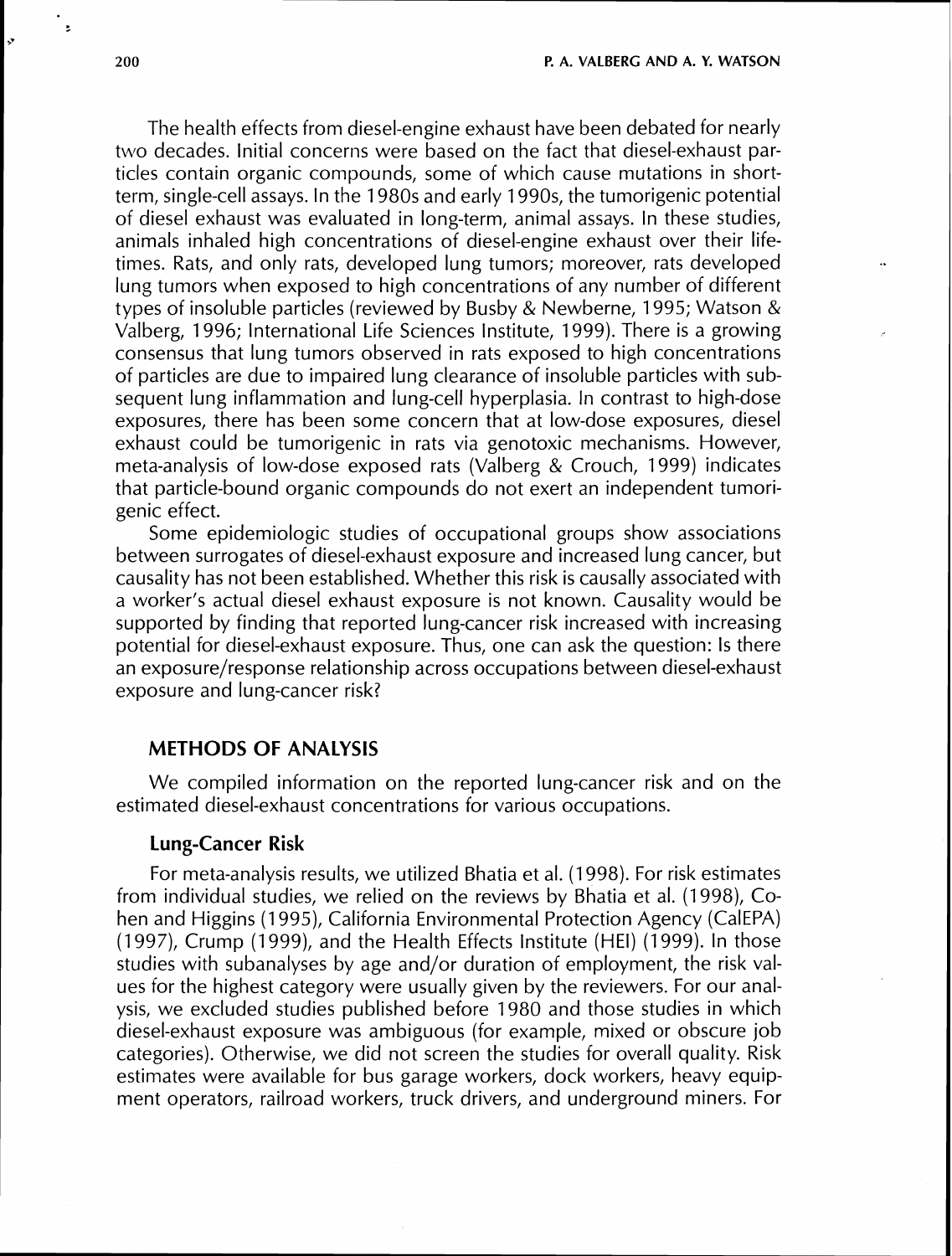miners, we only used relative risk values for underground miners, because particle concentrations are so much higher underground than at the surface.

## **Diesel-Exhaust Concentrations**

None of the epidemiologic studies had available concurrent measurements of diesel-exhaust concentrations. Rather, investigators used union records, interviews, questionnaires, and death-certificate information to assess indirectly the potential for diesel-exhaust exposure. However, data on dieselexhaust concentrations in occupational settings are available for a later time period than when the actual exposures occurred for the worker populations in the epidemiologic studies. Thus, available information on diesel-exhaust concentrations for these occupations derives from more contemporary studies, but the relative ranking of the diesel-particle concentrations is likely to have remained constant. For data on diesel-particle concentrations we used Woskie et al. (1 988), National Institute for Occupational Safety and Health (NIOSH) (1 990a, 1990b), Bagley et al. (1 990)) Rubow et al. (1 990), Zaebst et al. (1 991), Watts et al. (1992), Watts (1995), and the World Health Organization (WHO) (1996). In some studies, particle data were given as elemental carbon, which represents approximately 50% of the diesel-particulate mass. Thus, for our exposure/response analysis, we doubled those particle-concentration values given as elemental carbon.

## **RESULTS**

Table 1 summarizes the lung-cancer risk reported by various authors. The Bhatia et al. (1 998) summary meta-analysis RR value is 1.33 for all occupations. In the subanalysis by occupation, the investigators reported a range of 1.11 to 1.49. Table 2 summarizes diesel-exhaust concentrations for various occupations. Particle-concentration measurements yield three overlapping "orderof-magnitude" groups:

Truck drivers, dock workers, railroad workers (excluding shop workers, hostlers),  $5 - 100 \text{ µg/m}^3$ .

Bus garage workers, railroad shop workers, and hostlers,  $50-700 \mu g/m^3$ . Underground miners,  $500-2000 \mu g/m^3$ .

Figures 1 and 2 plot relative risk  $(\pm 95\%$  CI) and diesel-exhaust concentrations ( $\pm$  range) for various occupational groups. Because of the large overall range of diesel-exhaust concentrations, we plotted these values on a logarithmic axis. A trend of increasing risk with increasing exposure to diesel exhaust is not apparent. For example, for a low-exposure occupation (for example, truck drivers), the lung-cancer risk is increased 50% (RR  $= 1.49$ ). The lungcancer risk in a more heavily exposed population (for example, railroad shop workers) should be much higher; however, the shop workers experienced a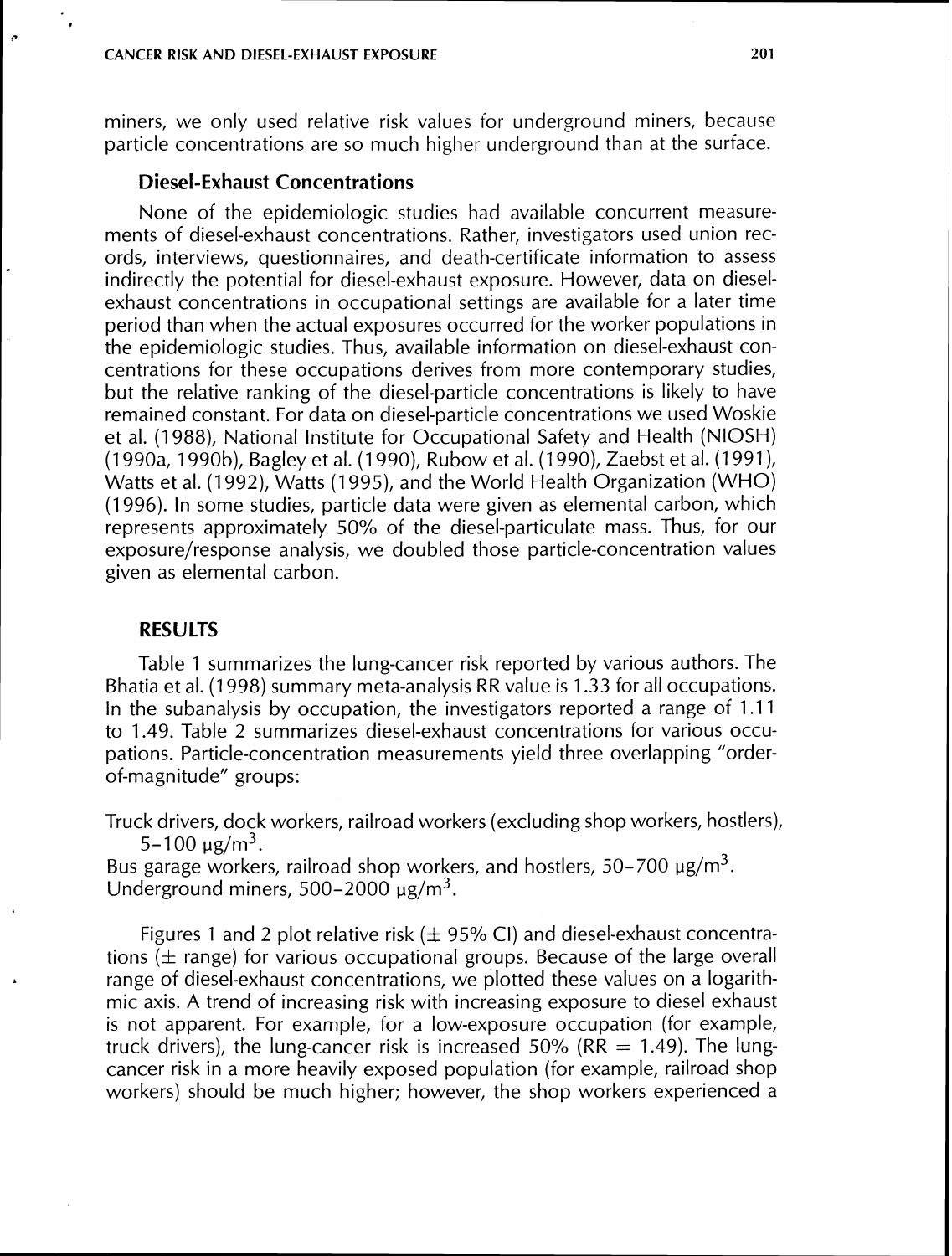#### TABLE 1. Reported Lung-Cancer Risk for Various Occupations

| Occupation                                             | Meta-analysis relative risk<br>(from Bhatia et al., 1998)<br>$(95% \text{ Cl})$ | Reported relative risk<br>for lung cancer<br>(RR, SMR, OR)<br>$(95% \text{ Cl})$ | Dates of<br>study period | Reference                                           |
|--------------------------------------------------------|---------------------------------------------------------------------------------|----------------------------------------------------------------------------------|--------------------------|-----------------------------------------------------|
| Bus garage workers                                     | $1.24(0.93 - 1.64)$                                                             | $0.90(0.77 - 1.04)$                                                              | 1950-1974                | <b>Waller, 1981</b>                                 |
|                                                        |                                                                                 | $1.01(0.82 - 1.22)$                                                              | 1967-1975                | Rushton et al., 1983                                |
|                                                        |                                                                                 | $1.22(0.71 - 1.96)$                                                              | 1945-1970                | Gustavsson et al., 1990                             |
|                                                        |                                                                                 | $2.43(1.32 - 4.47)$                                                              | 1945-1970                | Gustavsson et al., 1990                             |
| Dock workers/stevedores                                | Not given                                                                       | $1.32(1.05 - 1.66)$                                                              | 1961-1980                | Gustafsson et al., 1986                             |
| Heavy equipment operators                              | $1.11(0.89 - 1.38)$                                                             | $1.07(0.92 - 1.25)$                                                              | $-$ <sup>a</sup>         | Wong et al., 1985                                   |
|                                                        |                                                                                 | $2.60(1.12 - 6.06)$                                                              | 1982-1984                | Boffetta et al., 1988                               |
|                                                        |                                                                                 | $2.10(0.60 - 3.10)$                                                              | 1982-1987                | Hayes et al., 1989                                  |
| Railroad workers (all)                                 | $1.44(1.30-1.60)$                                                               | $1.35(1.20-1.52)$                                                                | 1965-1977                | Howe et al., 1983                                   |
|                                                        |                                                                                 | $1.41(1.06 - 1.88)$                                                              | 1981-1982                | Garshick et al., 1987                               |
|                                                        |                                                                                 | $1.72(1.27 - 2.33)$                                                              | 1959-1980                | Garshick et al., 1988                               |
|                                                        |                                                                                 | $1.59(0.94 - 2.69)$                                                              | 1982-1984                | Boffetta et al., 1988                               |
|                                                        |                                                                                 | $2.40(1.10-5.10)$                                                                | 1984-1987                | Swanson et al., 1993                                |
| Railroad workers (excluding<br>shop workers, hostlers) | Not given                                                                       | $1.82(1.30-2.55)$                                                                | 1959-1980                | Garshick et al., 1988, as used by CalEPA, 1997      |
| Railroad workers (excluding<br>shop workers)           | Not given                                                                       | 0.7 $(0.6-0.9)^b$                                                                | 1959-1980                | Garshick et al., 1988, as calculated in HEI, 1999   |
| Railroad shop workers                                  | Not given                                                                       | 1.08                                                                             | 1959-1980                | Garshick et al., 1988, as calculated by Crump, 1999 |
|                                                        |                                                                                 | 0.8 $(0.6-1.1)^b$                                                                | 1959-1980                | Garshick et al., 1988, as calculated in HEI, 1999   |
| Truck drivers                                          | $1.49(1.36 - 1.65)$                                                             | $1.30(1.10-1.60)$                                                                | $\mathbf{a}$             | Ahlberg et al., 1981                                |
|                                                        |                                                                                 | $1.24(0.93 - 1.66)$                                                              | 1982-1984                | Boffetta et al., 1988                               |
|                                                        |                                                                                 | $1.50(1.10-2.00)$                                                                | 1982-1987                | Hayes et al., 1989                                  |
|                                                        |                                                                                 | $1.27(0.83 - 1.93)$                                                              | 1982-1983                | Steenland et al., 1990                              |
|                                                        |                                                                                 | $1.60(1.26 - 2.00)$                                                              | 1970-1980                | Hansen, 1993                                        |
|                                                        |                                                                                 | $2.50(1.40-4.40)$                                                                | 1984-1987                | Swanson et al., 1993                                |
| Underground miners                                     | Not given                                                                       | $2.10(1.10-3.70)$                                                                | 1980-1982                | Lerchen et al., 1987                                |
|                                                        |                                                                                 | $1.45(0.74 - 2.58)$                                                              | 1965-1985                | Ahlman et al., 1991                                 |

<sup>a</sup> Study period dates were not provided in the review article.

 $\sim$ 

 $^{b}$ For each job category, HEI (1999) estimated the relative risk as a function of diesel-exhaust exposure, and expressed the result of fitting the data as a relative risk per 10 yr of exposure in that job category. For all job categories, the relation of lung-cancer risk to duration of employment was found to be inverse (lung-cancer risk decreased with duration of diesel exhaust exposure).

 $\mathbf{A}$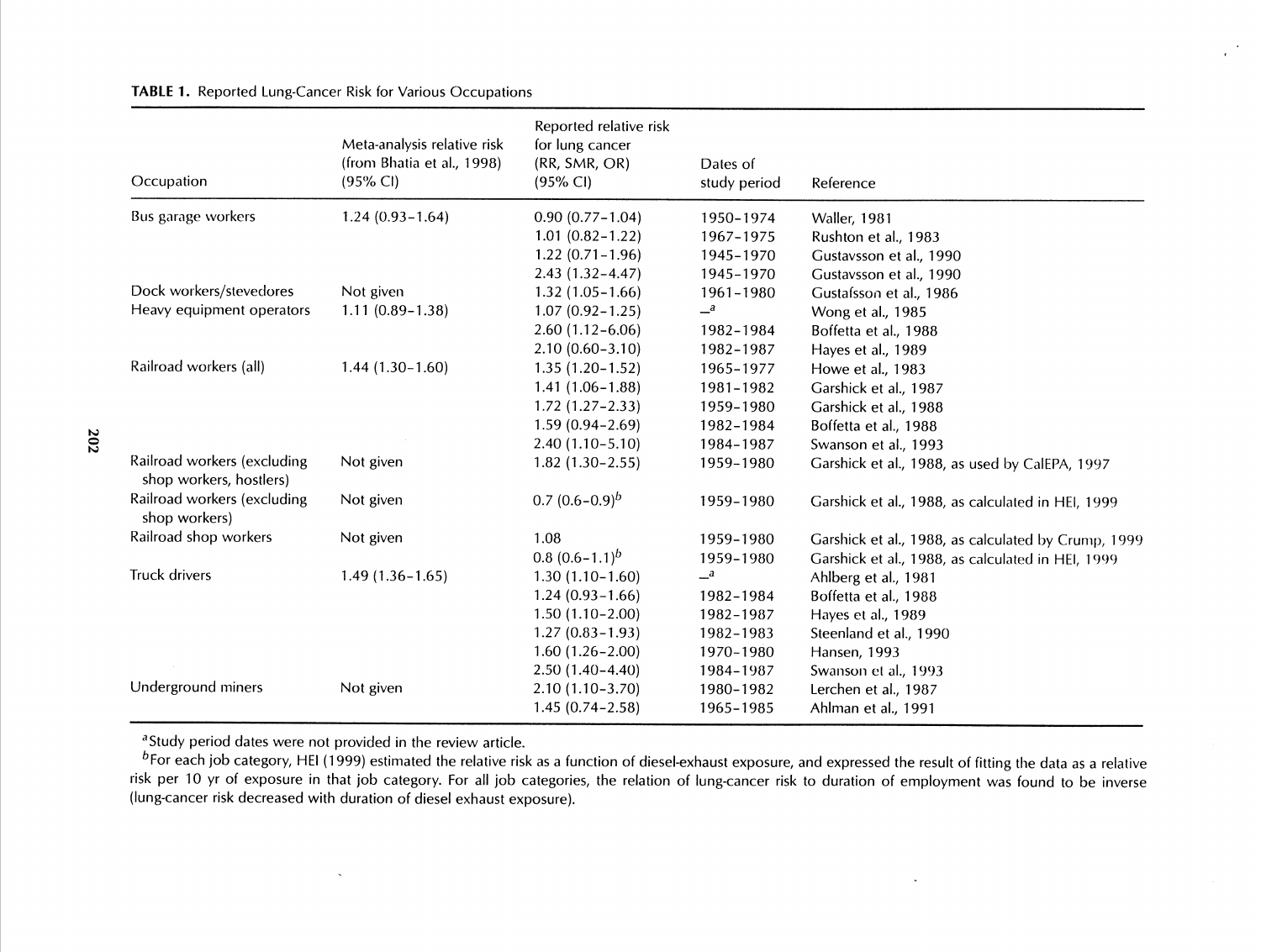| Occupation                | Particle concentration<br>$(\mu g/m^3)$               | Dates of particle<br>measurements | Reference                                   |
|---------------------------|-------------------------------------------------------|-----------------------------------|---------------------------------------------|
| Bus garage workers        | 14–326ª                                               | $\sim$ 1989                       | NIOSH, 1990a, as given in WHO (1996)        |
|                           | $220 - 370^b$                                         | $\sim$ 1989                       | Blome et al., 1990, as given in WHO (1996)  |
|                           | $10 - 730$ <sup>c</sup>                               |                                   | Gamble et al., 1987, as given in WHO (1996) |
| Dock workers/stevedores   | $13.8^{d}$                                            | 1989                              | Zaebst et al., 1991                         |
|                           | 24 <sup>d</sup>                                       | 1989                              | NIOSH, 1990b                                |
| Heavy equipment operators | No occupation-specific exposure<br>data are available |                                   |                                             |
| Railroad workers          | Engineer/firer, 39-73 <sup>e</sup>                    | $\sim$ 1983                       | Woskie et al., 1988                         |
|                           | Braker/conductor, 52-92 <sup>e</sup>                  |                                   |                                             |
|                           | Shop worker, hostler, 114-191 <sup>e</sup>            |                                   |                                             |
| Truck drivers             | 3.8 <sup>d</sup>                                      | 1989                              | Zaebst et al., 1991                         |
| Underground miners        | $900 - 1900f$                                         | Late 1980s                        | Bagley et al., 1990                         |
|                           | $670 - 1430$ <sup>g</sup>                             | Late 1980s                        | Watts et al., 1992                          |
|                           | $650 - 1020h$                                         | Late 1980s                        | Rubow et al., 1990                          |
|                           | $560 - 840'$                                          | Late 1980s                        | Ambs et al., 1991, as given in Watts (1995) |
|                           | $830 - 1740'$                                         | Early 1990s                       | Ambs et al., 1994, as given in Watts (1995) |

 $\bullet$ 

 $\ddot{\phantom{a}}$ 

| <b>TABLE 2.</b> Diesel-Exhaust Concentrations for Various Occupations |
|-----------------------------------------------------------------------|
|-----------------------------------------------------------------------|

<sup>a</sup> Elemental carbon (diesel-particle concentration estimated as two times this value).

 $<sup>b</sup>$  Incinerable fine dust.</sup>

<sup>c</sup>Respirable dust.

 $d$ Geometric mean elemental carbon (diesel-particle concentration estimated as two times this value).

eGeometric mean of respirable particulate corrected for cigarette smoke but not for nondiesel particles. Range represents values for job subcategories.

 $<sup>f</sup>$ Mean "diesel particulate matter" in haulageway. Range represents values from three different mines.</sup>

gMean "diesel particulate matter" from five mines. Range represents values from three locations (haulage, shuttle car, return).

 $h$ Mean "<0.8 µm particle mass." Range represents values from three locations (haulageway, shuttle car, return) in two different mines.

'Mean "diesel particulate matter." Range represents values from two locations (haulageway and return).

 $\dot{\theta}$ Mean "diesel particulate matter" in haulageway. Range represents values from two mines.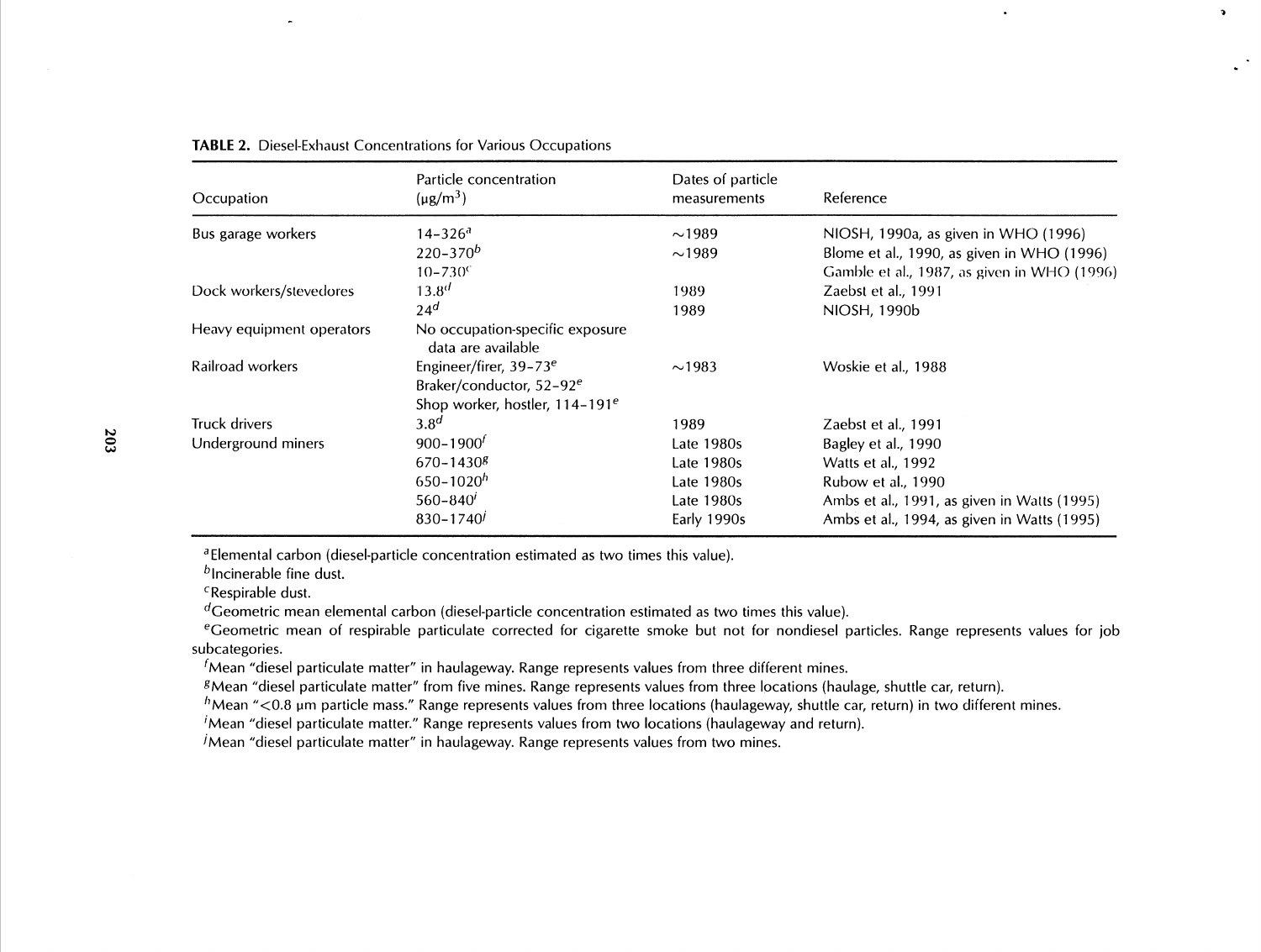

**FIGURE 1. A** plot of meta-analysis (Bhatia et al., 1998) relative risk for lung cancer (RR from Table 1,  $\pm$  95% CI) versus diesel-exhaust concentration (from Table 2,  $\pm$  range) for three occupational groups. Estimated diesel-exhaust concentrations is plotted on a logarithmic axis. Reported risk does not increase with increasing diesel exhaust exposure concentration.

RR of around 1.0  $[RR = 1.08$  from Crump (1999) and 0.8 from HEI (1999)]. Similarly, the added lung-cancer risk for bus garage workers ( $RR = 1.24$ ) is half that of truck drivers, but diesel-exhaust concentrations are considerably higher for the garage workers.

## **DISCUSSION**

Our analysis was not intended to provide a quantitative risk estimate for diesel exhaust, because of uncertainties in both exposure and outcome. The currently available measurements of diesel-exhaust concentrations are valuable sources of data, but are problematic when applied retrospectively to estimate exposure. The HE1 report (1 999) discusses problems associated with the various measures of diesel-exhaust exposure. For railroad workers, the industrial hygiene study by Woskie and co-workers (1 988) was used to estimate exposure. Woskie measured respirable-sized particles (RSP) and corrected for environmental tobacco smoke particulate. Although RSP will include dieselexhaust particles, it is not diesel-particle specific; that is, any particle of respirable size, regardless of its source, will be included in the measure. The in-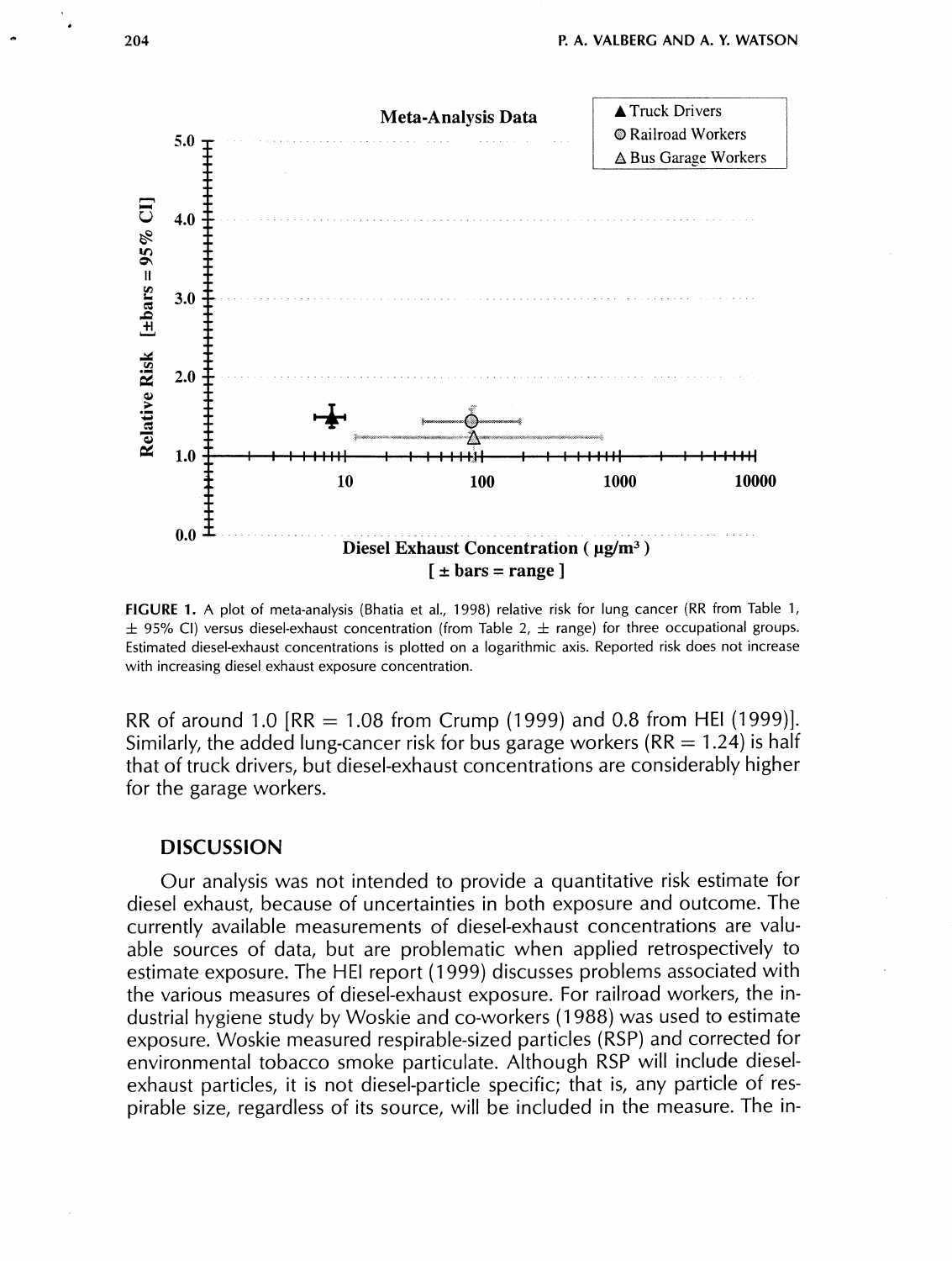

**FIGURE 2.** A plot of individual-study relative risk for lung cancer (RR from Table 1,  $\pm$  95% CI) versus diesel-exhaust concentration (from Table 2,  $\pm$  range) for five occupational groups. Estimated diesel-exhaust concentrations is plotted on a logarithmic axis. Reported risk does not increase with increasing diesel exhaust exposure concentration.

dustrial hygiene study by Zaebst et al. (1 991 ) was used for estimating diesel exposure for the truckers and the dock workers. Zaebst measured elemental carbon (EC), which is a more specific measure of diesel particulate than RSP but cannot distinguish particles derived from diesel engines, gasoline engines, stationary combustion sources, and industrial processes. For underground mine measurements, however, elemental carbon is a suitable measure of dieselexhaust particulate (Watts, 1995) and was used in several of the studies cited in Table 2 (NIOSH, 1990a, 1990b; Zaebst et al., 1991). The fraction of the diesel particle composed of EC is variable, however, and for our analysis we used 50%. That is, when plotting diesel-exhaust concentrations in Figures 1 and 2, we multiplied the EC values given in Table 2 by a factor of 2. The major uncertainty, however, arises when applying diesel-exhaust concentrations to estimate exposure at an earlier time period for the worker populations in the epidemiologic studies. Historical differences in diesel fuel, engine design, and fleet composition are difficult to model accurately.

Our selection of epidemiologic studies should not be interpreted as an endorsement that these results reflect the effects of diesel-exhaust exposure.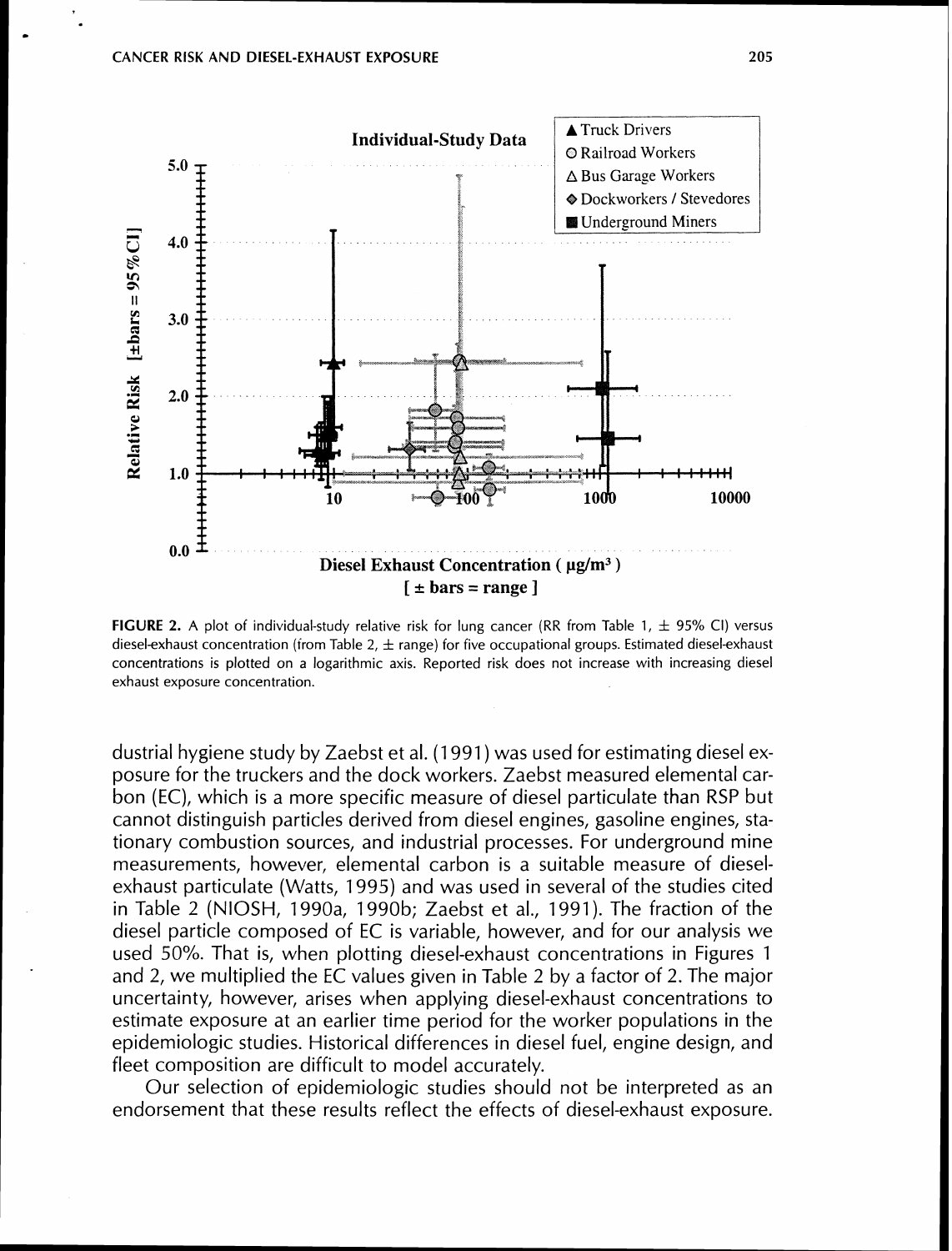Several critical reviews (Muscat & Wynder, 1995; Stober & Abel, 1996; Cox, 1997; Morgan et al., 1997; Stober et at., 1998; HEI, 1999) have noted problems of bias, misclassification, residual confounding, and reliance on multiple comparisons. For example, confounding by inadequate control of life-style factors could plausibly give similar risk estimates in populations exposed to different levels of diesel exhaust. It is also clear that depending upon the assumptions made, the risk estimate can vary considerably for the same data source. For example, using Garshick and co-workers' cohort study (1988) of railroad workers, various authors calculate different lung-cancer risk estimates (see Table 1 ). Furthermore, CalEPA (1 997) calculated an increasing exposureresponse relationship, but neither Crump (1 999) nor HE1 (1 999) could validate such an association. Finally, the confidence interval (CI) in epidemiology studies reflects only the size of study populations and does not quantitatively capture the sum of all the sources of error, such as variability in cancer risk for control populations, inaccuracies in the exposure metric, and uncontrolied bias/confounding. Hence the actual "error bars" on risk estimates can be considerably larger than those reported.

## **CONCLUSIONS**

Among different occupations, there is an approximately two orders of magnitude difference in potential diesel-exhaust particle exposure, yet the epidemiologic relative risks cluster in a narrow range. That is, there is a lack of concordance between the level of reported lung-cancer risk and dieselexhaust particle concentrations. Such a lack of concordance is not supportive of a cause-and-effect relationship. Although the data indicate that dieselexhaust exposure by occupation span a far greater spectrum of values than do occupation-specific risk estimates, the interpretation of this lack of concordance remains uncertain because of the lack of concurrent exposure information.

#### **REFERENCES**

- Ahlberg, J., Ahlbom, A., Lipping, H., Norell, S., and Österblom, L. 1981. [Cancer among professional drivers.] Laekartidin 78:1545-1516 (in Danish).
- Ahlman, K., Koskela, R. S., Kuilla, P., Koponen, M., and Annanrnaki, M. 1991. Mortality among sulfide ore miners. Am. J. Ind. Med. 19:603-617.
- Ambs, 1. L., Cantrell, B. K., and Klein, A. D. 1991. Evaluation of a disposable diesel exhaust filter. In Advances in iiltration and separation technology, vol. 4, Fine particle filtration and separation, ed. K. Rubow, pp. 287-291. Houston, TX: American Filtration Society.
- Arnbs, J. L., Cantrell, B. K., M'atts, W. F., and Olson, K. S. 1994. Evaluation of a Disposable Diesel Exhaust Filter for Permissible Mining Machines. RI 9508. Pittsburgh, PA: Bureau of Mines.
- Bagley, S. T., Baurngard, K. I., and Gratz, L. D. 1990. Comparison of in-mine and laboratory-generated diesel particulate matter, biological activity, and polynuclear aromatic hydrocarbon levels. Proc. 3rd Symposium Respirable Dust in the Mineral Industries, eds. R. L. Franz and R. V. Rammani, pp. 61-70. Littleton, CO: Society for Mineral, Metallurgy, and Exploration, Inc.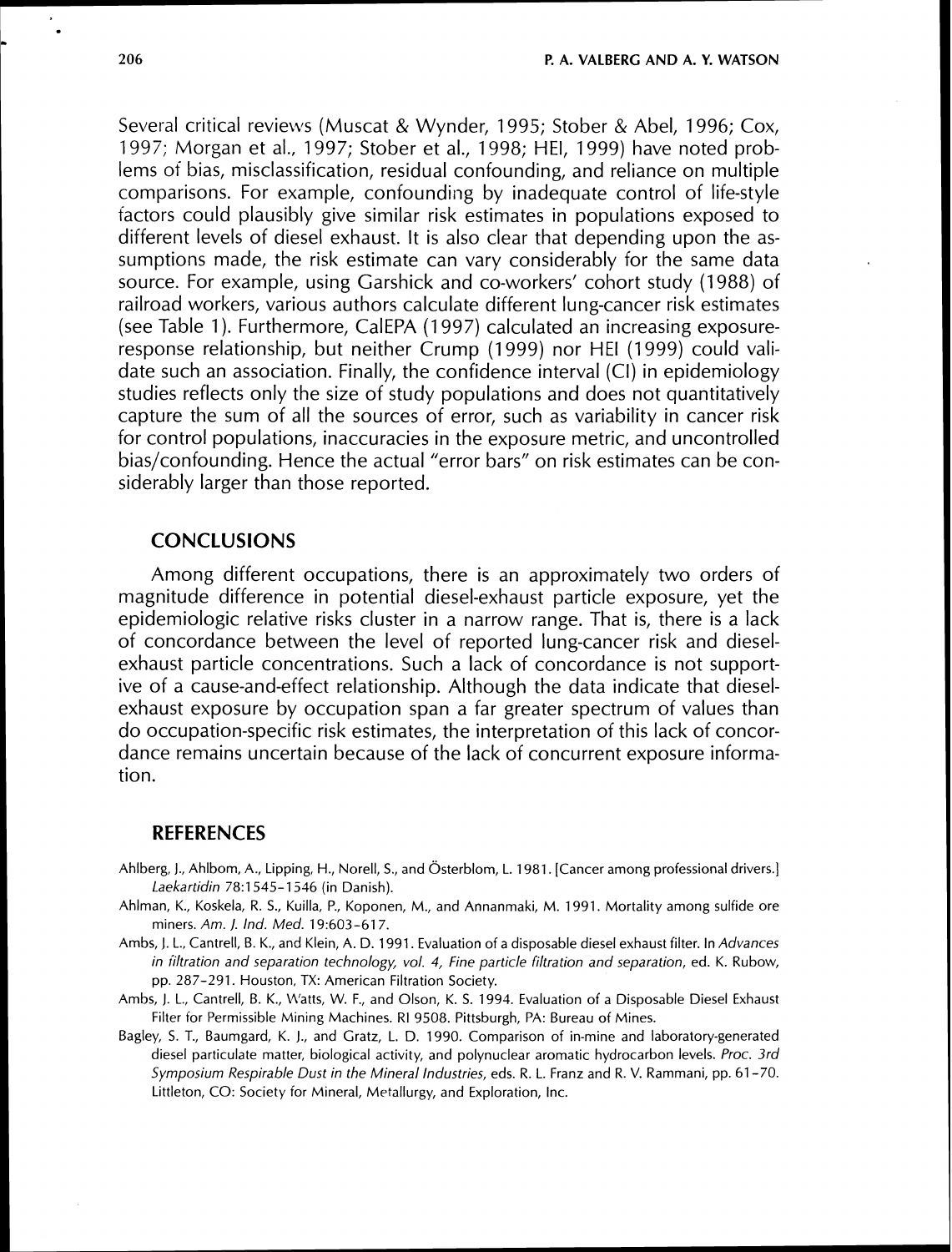- Bhatia, R., Lopipero, P., and Smith, A. H. 1998. Diesel exhaust exposure and luns cancer. Epidemiology 9:84-91.
- Blonie, H., Heidermanns, G., and Timmer, L. 1990. [Assessment of workplace atmosphere in case of diesel motor vehicles.] Stab. Reinhalt. Luft. 50:93-97 (in German).
- Boffetta, P., Stellman, S. D., and Garfinkle, L. 1988. Diesel exhaust exposure and mortality among males in the American Cancer Society prospective study. Am. *J.* Ind. Med. 14:403-115.
- Busby, W. F., Jr., and Newberne, P. M. 1995. Diesel emissions and other substances associated with animal carcinogenicity. In Diesel exhaust: A critical analysis of emission, exposure, and health effects, pp. 185-220, ed. Health Effects lnstitute Diesel Working Group, Cambridge, MA: Health Effects Institute.
- California Environmental Protection Agency. Health Risk Assessment for Diesel Eshaust. Part B. Public and Scientific Panel Review Draft. Sacramento, CA, March, 1997.
- Cohen, A., and Higgins, M. 1995. Health effects of diesel exhaust: Epidemiology. In Diesel exhaust: A critical analysis of emission, exposure, and health effects, pp. 251 -292. Health Effects lnstitute Diesel Working Group. Cambridge, MA: Health Effects Institute.
- Cox, L. A., Jr. 1997. Does diesel exhaust cause human lung cancer? Risk Anal. 17:807-829.
- Crump, K. S. 1999. Lung cancer mortality and diesel exhaust: Reanalysis of a retrospective cohort study of U.S. railroad workers. Inhal. Toxicol. 11:1-17.
- Gamble, I., Jones, W., and Minshall, S. 1987. Epidemiological-environmental study of diesel bus garage workers: Acute effects of NO<sub>2</sub> and respirable particulate on the respiratory system. Environ. Res. 42:201-214.
- Garshick, E., Schenker, M. B., Munoz, A., Segal, M., Smith, T. I., Woskie, S. R., Harnmond, K. S., and Speizer, F. E. 1987. A case-control study of lung cancer and diesel exhaust exposure in railroad workers. Am. Rev. Respir. Dis. 135:1242-1248.
- Garshick, E., Schenker, M. B., Munoz, A., Segal, M., Smith, T. J., Woskie, S. R., Hammond, K. S., and Speizer, F. E. 1988. A retrospective cohort study of lung cancer and diesel exhaust exposure in railroad workers. Am. Rev. Respir. Dis. 137:820-825.
- Gustafsson, L., Wall, S., Larsson L.-G., and Skog, B. 1986. Mortality and cancer incidence among Swedish dock workers-A retrospective cohort study. Scand. 1. Work. Environ. Health 12:22-26.
- Gustavsson, P., Plato, N., Lidstrom, E.-B., and Hogstedt, C. 1990. Lung cancer and exposure to diesel exhaust among bus garage workers. Scand. J. Work. Environ. Health 16:348-354.
- Hansen, E. S. 1993. A follow-up study on the mortality of truck drivers. Am. *J. Ind. Med.* 23:811-821.
- Hayes, R. B.,Thomas, T., Silverman, D. T., Vineis, P., Blot, W. J., Mason, T. J., Pickle, L. W., Correa, P., Fontham, E. T. H., and Schoenberg, J. B. 1989. Lung cancer in motor-exhaust related occupations. Am. *J.* Ind. Med. 16:685-695.
- Health Effects Institute. 1999. Diesel emissions and lung cancer: Epidemiology and quantiative risk assessment. A Special Report of the Institute's Diesel Epidemiology Expert Panel. Cambridge, MA: HEI.
- Howe, G. R., Fraser, D., Lindsay, J., Presnal, B., and Zhang, Y. S. 1983. Cancer mortality (1965-77) in relation to diesel fume and coal exposure in a cohort of retired railway workers. /. Natl. Cancer Inst. 6:1015-1019.
- International Life Sciences lnstitute. 1999. The relevance of the rat lung response to particle overload for human risk assessment: A workshop consensus report. In press.
- Lerchen, M. L., Wiggens, C. L., and Samet, **j.** M. 1987. Lung cancer and occupation in New Mexico. *I.* Natl. Cancer Inst. 79:639-645.
- Morgan, W. K. C., Reger, R. B., and Tucker, D. M. 1997. Health effects of diesel emissions. Ann. Occup. Hyg. 41 :643-658.
- Muscat, J. E., and Wynder, W. L. 1995. Diesel engine exhaust and lung cancer: An unproven association. Environ. Health Perspect. 103:812-818.
- National lnstitute of Occupational Safety and Health. 1990a. Final Report of the NlOSH Health Hazard Evaluation Conducted at Madison Metro's Transit System's Maintenance and Administration Facility, January 1989. NlOSH Report No. HHE HETA-88-218) Cincinnati, OH: U.S. Department of Health and Human Services.